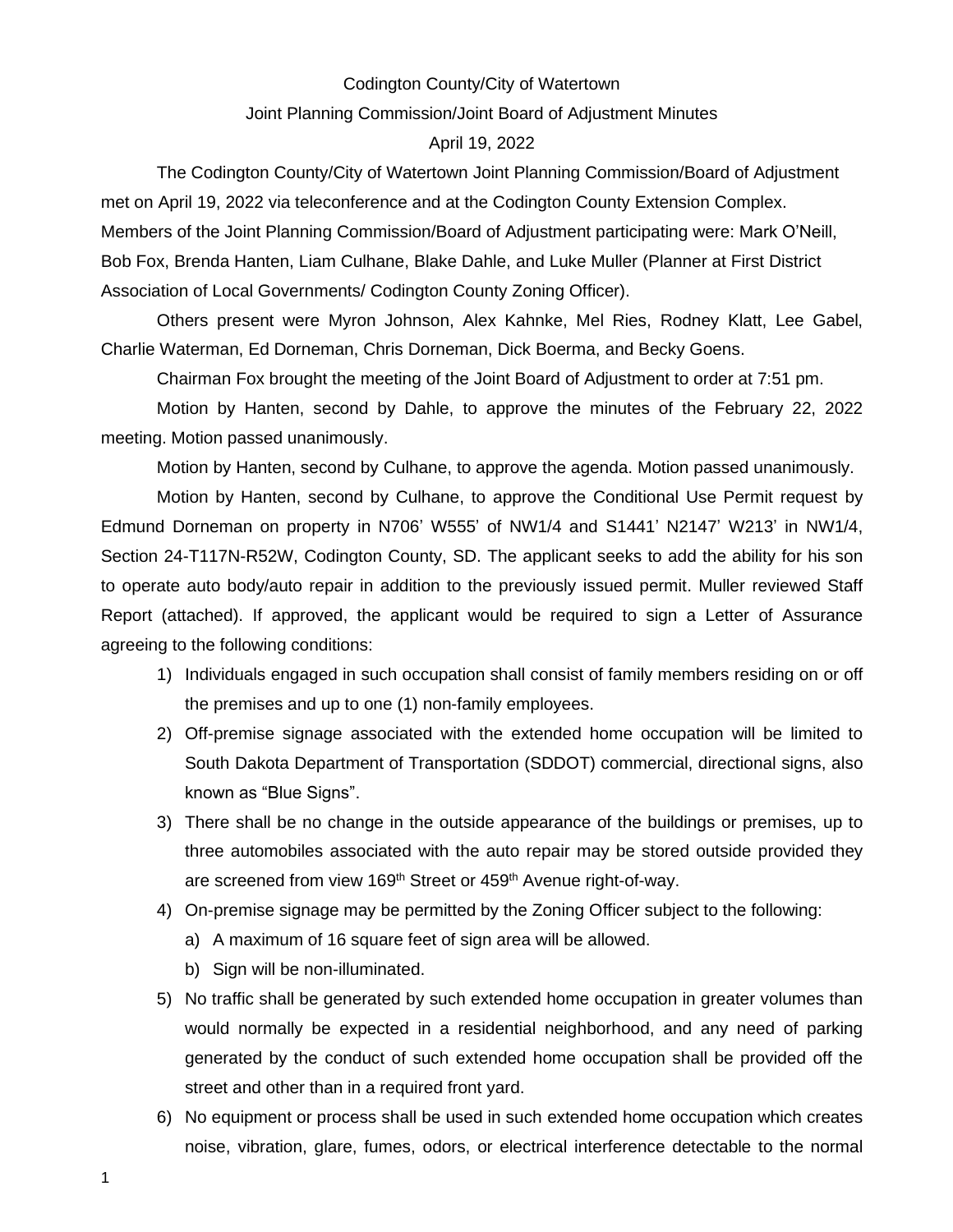senses off the lot. In the case of electrical interference, no equipment or process shall be used which creates visual or audible interference in any radio or television receivers off the premises, or causes fluctuations in line voltage off the premises.

- 7) The Conditional Use Permit for the extended home occupation is not-transferable. Subsequent owners/operators will be required obtain a separate conditional use permit in order to continue the use for which this permit is granted.
- 8) Any failure to comply with the terms of this agreement will be deemed a violation of the terms of this Conditional Use permit. Violations will be determined by the Codington County Zoning Officer. If violations are substantiated the Board of Adjustment may hold a hearing to consider revocation of this Conditional Use Permit.

Adjoining landowner Richard Boerma spoke in opposition of this Conditional Use Permit request. Ed Dorneman indicates he sells and repairs farm equipment. Chairman Fox reminded Ed the Use he was granted does require he continue to sell and repair farm equipment at this site. Per Ed, his son Chris does help with the farm equipment repairs. The request today is for auto restoration and customization as there isn't enough business solely with farm equipment repairs. If and when Ed retires and his son takes over the businesses, the son must reside on site. Motion passed unanimously.

The Board was advised the application deadline for meetings has been moved back four days due to the deadline set by the paper.

Motion to adjourn made by O'Neill, second by Culhane. Motion passed unanimously. Meeting adjourned at 8:29 pm.

Respectfully Submitted,

Becky Goens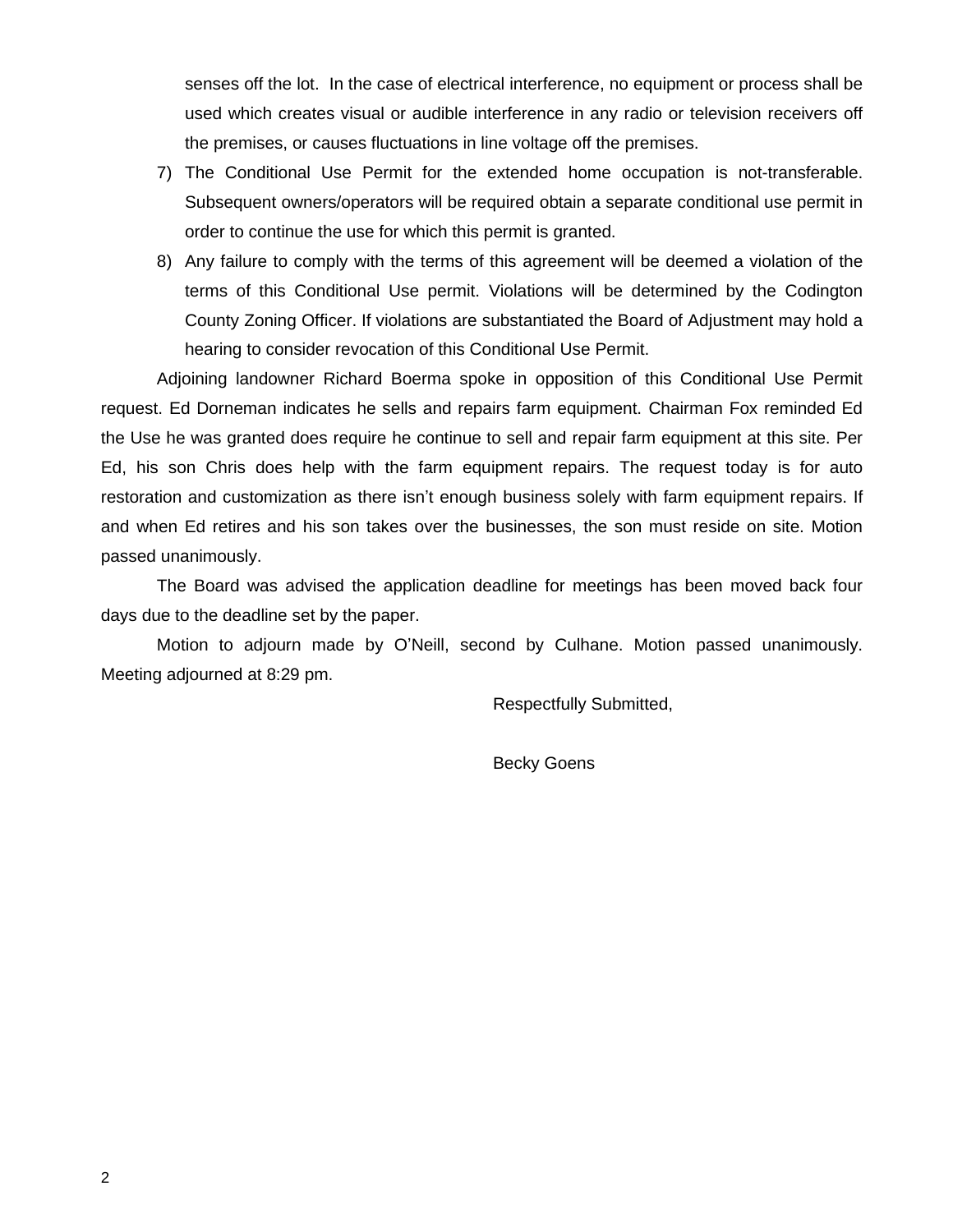# **APRIL 2022 CODINGTON COUNTY/CITY OF WATERTOWN JOINT BOARD OF ADJUSTMENT STAFF REPORT**

# **ITEM #1 CONDITIONAL USE PERMIT**

## **Applicant/Owner: Edmund Dorneman**

**Property Description**: N706' W555' of NW1/4 and S1441' N2147' W213' in NW1/4, Section 24- T117N-R52 West of the 5th P.M., Codington County, South Dakota. (Elmira Township)

# **Latitude/Longitude: 44.933475° / -97.023426°**

# **Action Items – Conditional Use – Extended Home Occupation (Implement Sales and Repair AND AUTO BODY/ENGINE REPAIR) (3.04.02.16)**

# **Zoning Designation:** A – Agricultural District

**Request:** The applicant seeks to add the ability for his son to operate auto body/auto repair in addition to the previously issued permit.

# **History/Issue(**s):

# *Specifics of Request:*

- 1. In 2001, Tritz Equipment was transferred to Mr. Dorneman upon the above legal description.
- 2. Building Permit was issued for a house in 2003.
- 3. A Conditional Use Permit to operate an extended home occupation for Ridgeview Equipment was granted by the Board on September 29, 2003 with the following conditions:
	- a. The business remains an agricultural related business;
	- b. The number of employees, accumulatively, does not work more than forty (40) hours per week on the premises.
	- c. If and when the property to which the special exception permit has been granted transfers, the existing extend home occupation (business) and the home itself are to be transferred together.
- 4. Implements and equipment is still being sold, however often through custom order.
- 5. Ed's son (Chris) works at Ridgeview Equipment along with one extra employee.
- 6. Chris works to restore automobiles in a newly constructed building, in addition to the work with implements.
- 7. Staff received notification from the township that the auto restoration should be considered a primary business as well as the implement repairs and sales.
- 8. Following detail presented to the zoning officer, Mr. Dorneman was requested to update his permit to allow for the auto repair in addition to the implement repair and sales.
- 9. Mr. (Ed) Dorneman remains the owner of the property and is involved in the Implements Sales.
- 10. Chris and an additional employee are primarily involved in the repair of implements and automobiles (in addition to the restoration.)

# *Ordinance and Comprehensive Land Use Plan regarding this request:*

- 1. Extended Home Occupations are a listed use in the A Agricultural District.
- 2. The Codington County Comprehensive Land Use Plan (adopted by the City of Watertown for the Joint Jurisdiction Area) lists numerous considerations for Extended Home Occupations on pages 51-52, most of which are addressed in the zoning ordinance, others relating to policies of the Board in granting similar permits.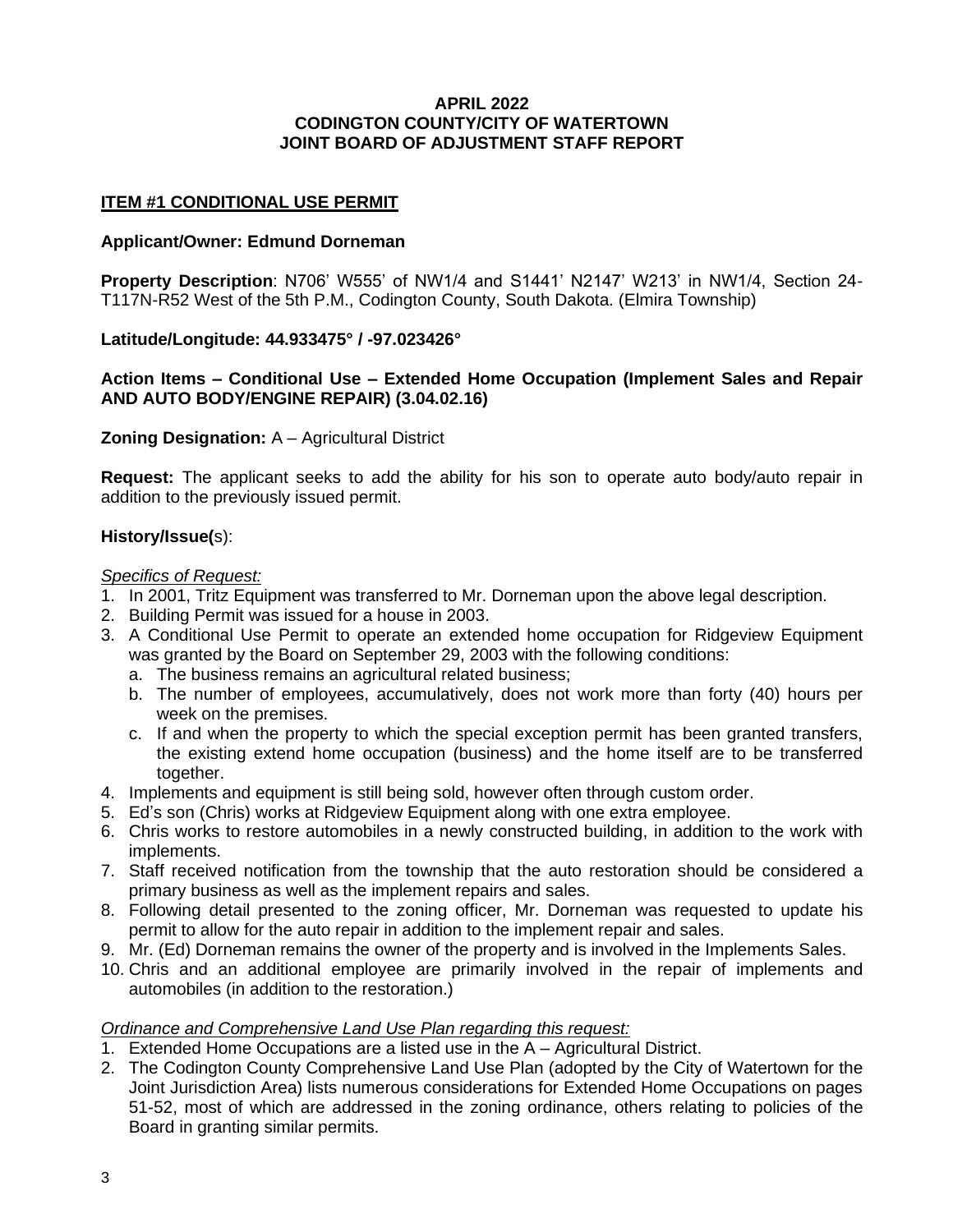- 3. According to the Codington County Comprehensive Land Use Plan (adopted by the City of Watertown for the Joint Jurisdiction Area), Conditional Uses may only be denied if specific criteria for denying the permit can be identified.
- 4. Mr. Dorneman's son and one other non-resident employee is currently affiliated with the business.
- 5. No additional signs are planned at this time.
- 6. On site sales will be limited to implements and parts necessary to complete the work necessary on a per project basis.
- 7. Any automobiles waiting to be worked on or completed would be stored outside (south of) the existing implement and repair buildings.
	- a. It is not anticipated that more than three automobiles would be stored outside at any given time.
	- b. Though implements to be worked on vary throughout the season, it is expected that not more than three will be outside except during peak times of the season.
- 8. Implements for sale would be stored north of the implement building (between building and road.)
- 9. This business is intended to continue to serve neighboring agricultural and non agricultural residents.
- 10. No substantial need for additional parking is expected.
- 11. Access for the business(es) is provided from  $169<sup>th</sup>$  Street. A separate access is used for Mr. Dorneman's house.
- 12. Traffic on  $169<sup>th</sup>$  Street is not expected to substantially increase due to the automobile repair/restoration. Vehicles will only arrive to be fixed, and leave when completed. Volume of business is not expected to affect those roads.
- 13. It is not anticipated that any processes associated with the business will be noticeable by heat, glare, vibration, etc. on neighboring properties.
- 14. In 2021, the County Board of Adjustment authorized the son of the operator of an extended home occupation (Brad/Jack Kays) to operate an auto body repair business at a site where a separate extended home occupation for small engine repair was permitted.
- 15. In 2015, the Joint Board of Adjustment amended the conditional use permit to Justin Pietz for recreational vehicle storage to include the ability to repair recreational vehicles and equipment by an unrelated employee.

## *Staff Summary:*

The action before the Board is to allow an additional service (auto body repair) as a component to the extended home occupation granted in September of 2003. A "no" vote does not affect the current permit to operate implement sales and service. A "yes" vote allows the additional service to be performed on site. Because the zoning ordinance has changed substantially since the first permit was issued, it is beneficial to bring the previous permit into compliance with current performance standards in the Joint Jurisdiction Area. The Board has the authority to limit the operation of all components of the business to be owned/[primarily] operated by the owner or relatives of the property owner.

## *Staff Recommendation*

Conditional Use Permit – *Extended Home Occupation (Implement Sales and Service; and Auto*  **Body/Engine Repair)** may postpone the request, deny the request or approve the request. If approved staff recommends the following conditions be agreed to in a letter of assurance signed by the applicant(s):

9) Individuals engaged in such occupation shall consist of family members residing on or off the premises and up to one (1) non-family employees.